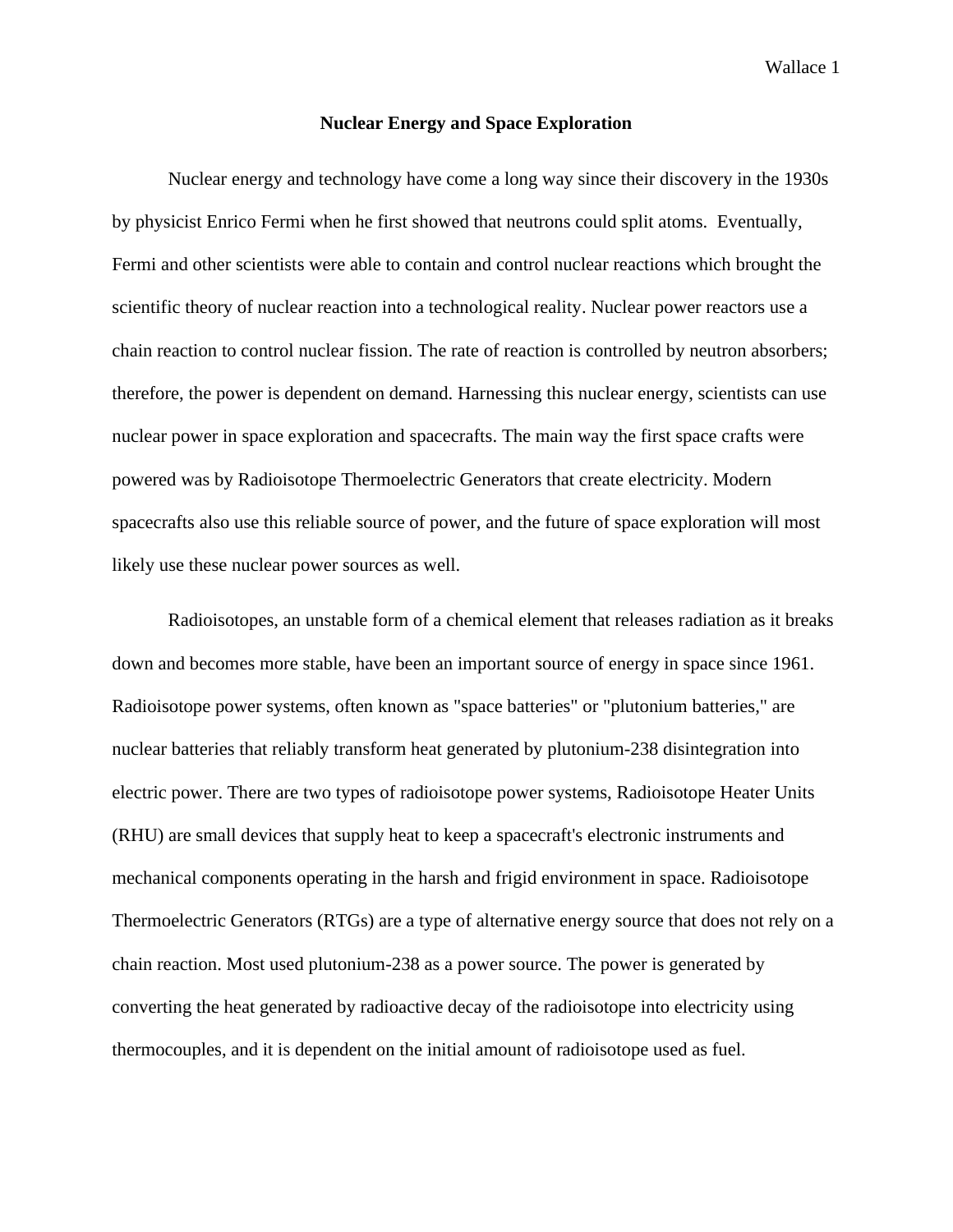Wallace 2

RTGs are designed to endure a long time. RTGs of the first generation contained modest amounts of radioactive materials and were designed to burn up at high altitudes if they re-entered the atmosphere. Later designs contain plutonium in case of reentry; however, this has changed. RTGs have a proven track record of reliability and have never caused a spacecraft mishap. Because of its durable and small construction, it's an excellent energy source for distant operations. They are incredibly reliable, enduring the severe surroundings and frigid temperatures of deep space flight for decades. RTGs have no moving parts and require no maintenance.

The U.S Navy's Transit 4A navigation satellite was the first spacecraft to be powered by nuclear energy or a Radioisotope Thermoelectric Generators (RTGs) in 1961. Its goal was to conduct navigation trials and demonstrations, enhance understanding of the effects of ionospheric refraction on radio signals, and learn more about the shape and gravitational field of the planet. In 1977, Voyager 1 and Voyager 2 were both powered by RTGs, and they both yielded some of the most important discoveries in U.S. space exploration history. These RTGs have allowed us to travel further away from the sun and power missions to explore other planets. RTG power sources were used by the Viking and Rover landers on Mars in 1975, as well as the Mars Science Laboratory Rover Curiosity, which was launched in 2011. Three RTGs, each producing 35 watts, were employed as heat sources aboard the Pathfinder Mars robot lander, which was launched in 1996.

The rover Curiosity landed on Mars in 2012 and is the first NASA mission to use the Multi-Mission Radioisotope Thermoelectric Generator (MMRTG). They're made to work on both planetary worlds with atmospheres, like Mars, and in the vacuum of space. Furthermore, because it provides electrical power in smaller increments, slightly above 100 watts, the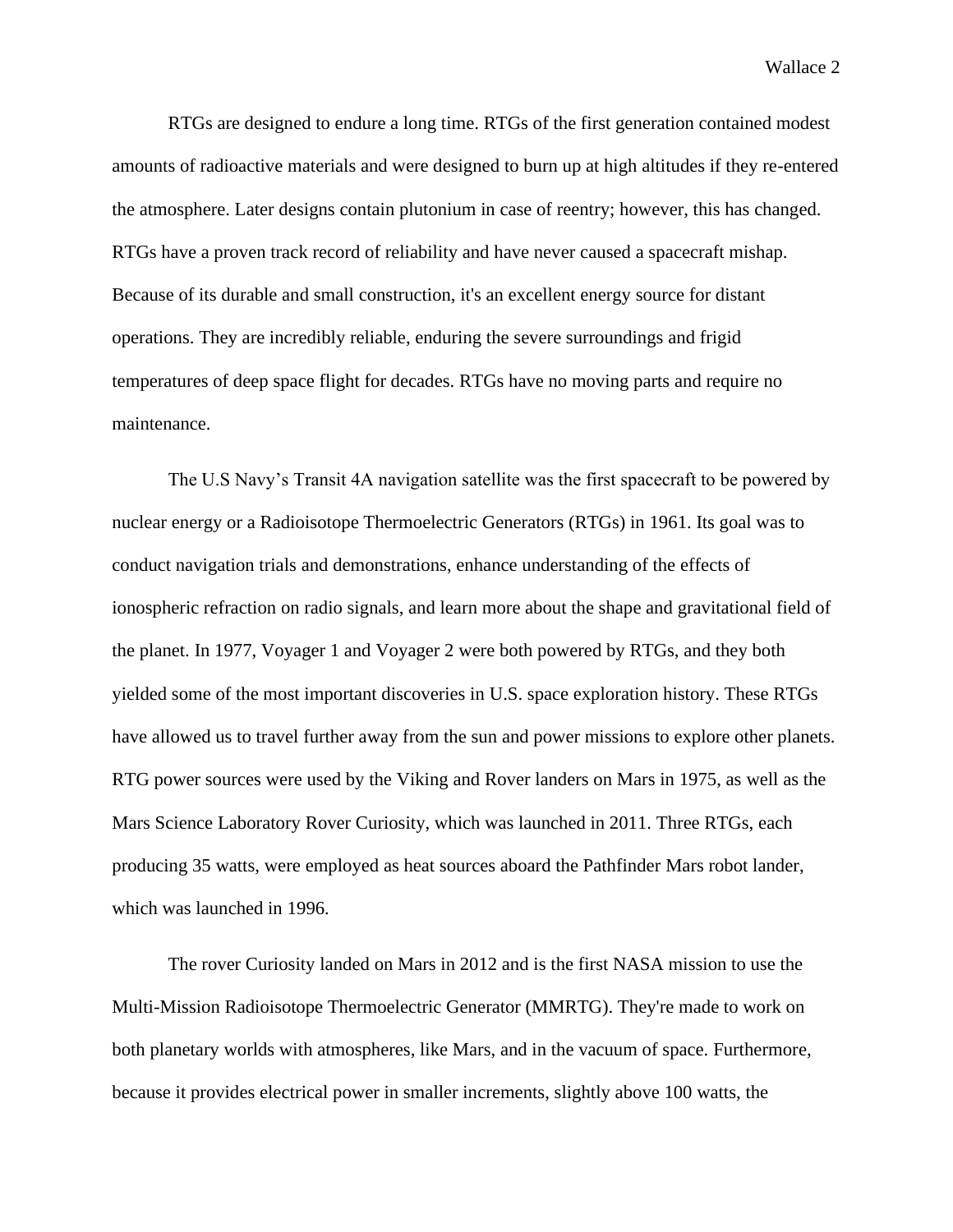MMRTG is a more adaptable modular design capable of addressing the needs of a wider range of missions. The MMRTG's design aims include guaranteeing a high level of safety, optimizing power levels over a 14-year minimum lifespan, and decreasing weight. Curiosity is gathering soil samples and rock cores from Mars and analyzing them for organic chemicals and environmental conditions that could have supported microbial life in the past or present. Curiosity is the United States' fourth rover to Mars, and it is also the largest and most capable rover ever deployed to study a planet other than Earth. Over 45 RTGs have been used to power over 25 US spacecraft, including the Apollo, Pioneer, Viking, Voyager, Galileo, Ulysses, Cassini, and New Horizons missions, as well as several civil and military satellites.

NASA, the Department of Defense, and the Department of Energy have investigated several types of nuclear power in space, such as space nuclear reactors, and have been interested in Nuclear Thermal Propulsion (NTP) for decades. In NTP, A nuclear fission reactor heats a liquid propellant, such as hydrogen. The heat turns the liquid into a gas, which expands via a nozzle to create thrust and move the spacecraft forward. NTP engines would decrease trip times to Mars by up to 25% compared to typical chemical rockets, and space planes would need to lift less fuel into space. An engine fueled by nuclear thermal propulsion could save flight time, making it easier to maintain crews alive while in flight and reducing cosmic radiation exposure. These reactor designs enable us to fly further into space, away from the sun, where we are unable to harness solar energy's power. Small, light fission reactors could offer up to 10 kilowatts of electrical power for at least 10 years on the moon and Mars, and small, light fission reactors could provide up to 10 kilowatts of electrical power for at least 10 years. This amount of electricity is sufficient to power multiple dwellings. By the late 2020s, NASA, in partnership with the DOE, plans to construct and test one of these systems on the moon, utilizing low-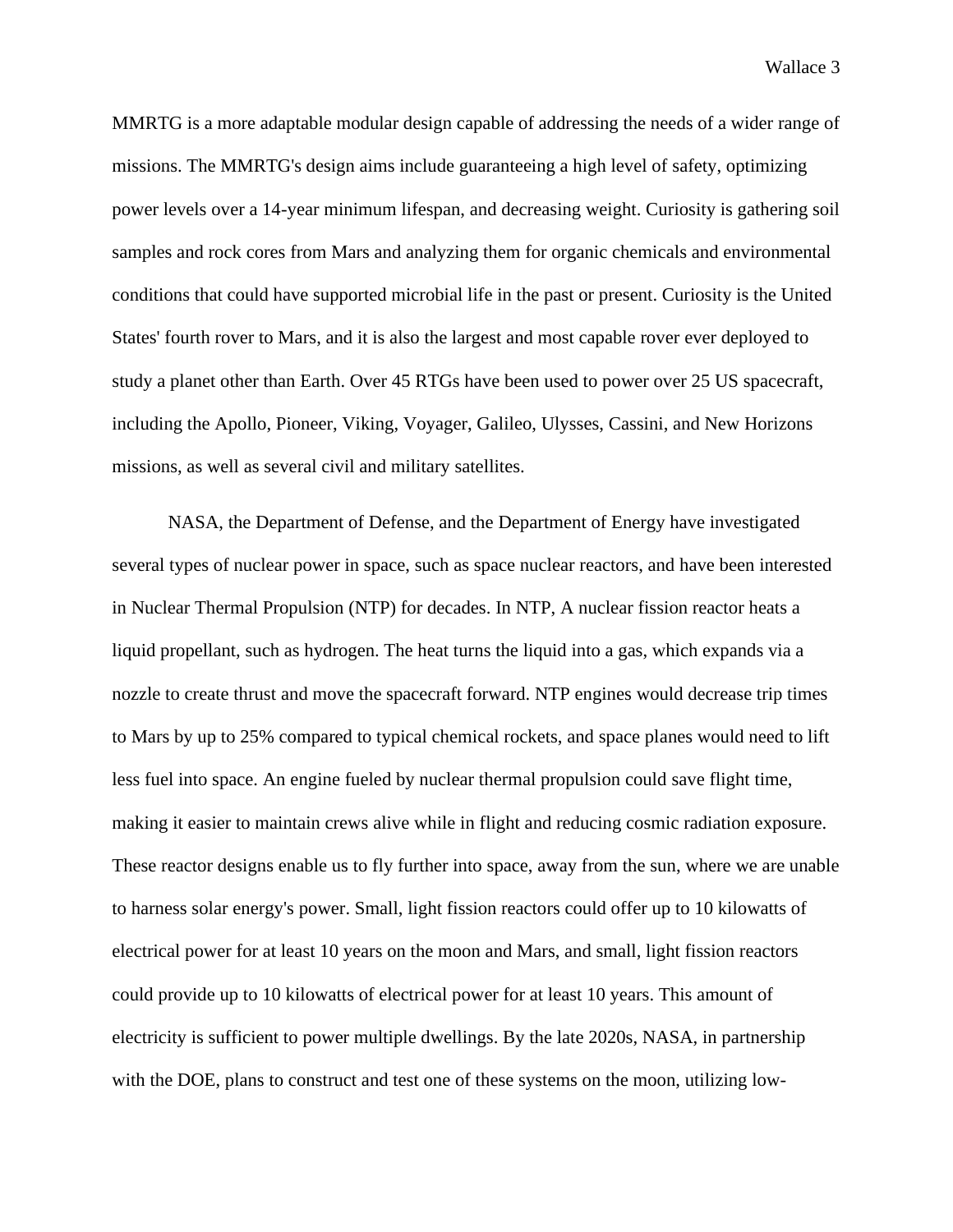Wallace 4

enriched uranium fuels which is now a top priority of the agency's Space Technology Mission Directorate. Additionally, in July 2021, Congress appropriated \$110 million for NASA to advance the development of a new nuclear rocket capable of transporting goods and crew on interplanetary missions.

Nuclear technology and space exploration has come a long way since the discovery of nuclear reactions and the beginning of space exploration. With the creation of Radioisotope Thermoelectric Generators (RTGs), the path for space exploration changed as we can travel further in our solar system while keeping the spaceship powered. The far future with nuclear technology and space exploration is unknown but looks bright. It will most likely be the use of Nuclear Thermal Propulsion (NTP) paired with the reliable Radioisotope Thermoelectric Generators (RTGs) for heat and energy.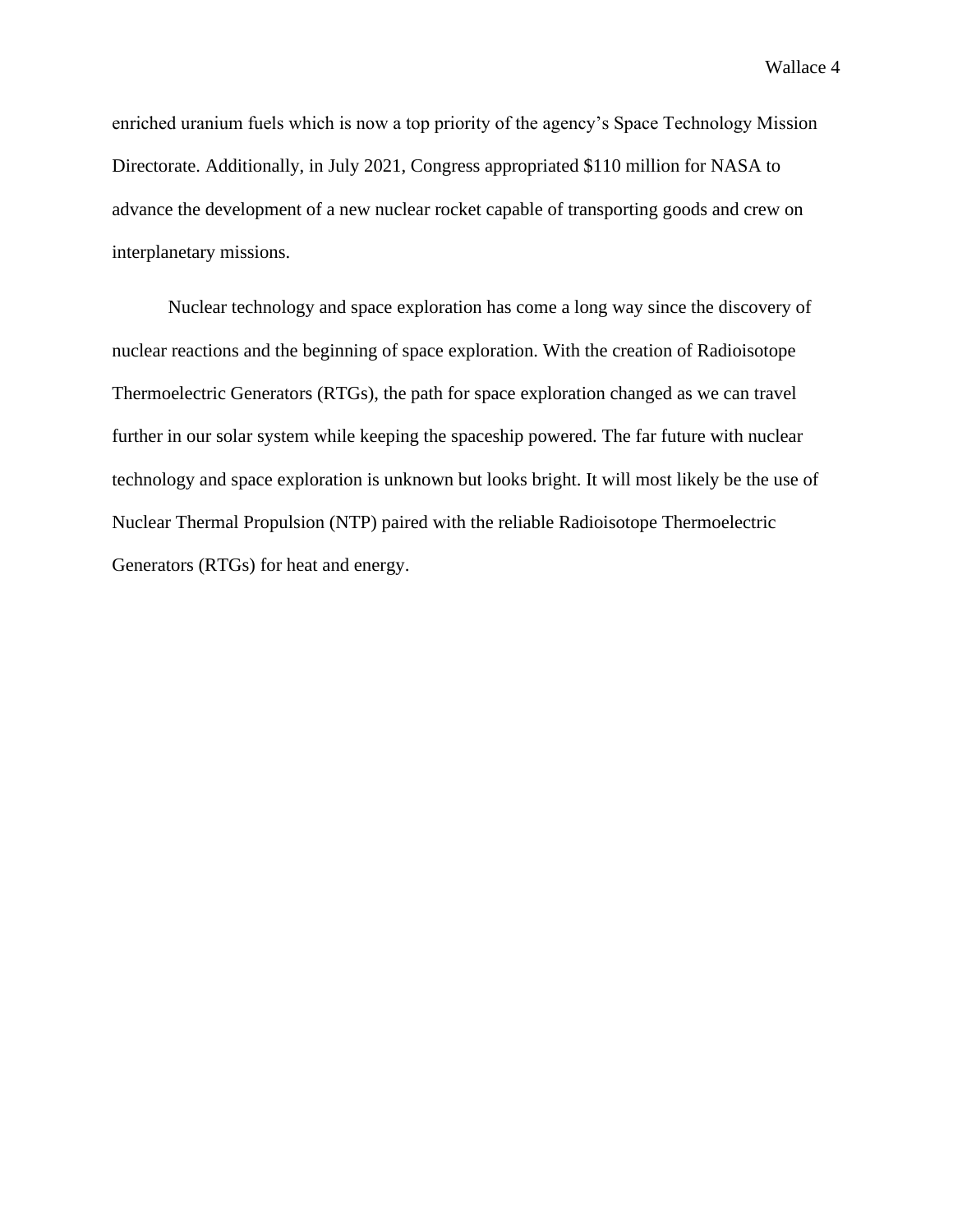## **References**

- "Nuclear Reactors for Space World Nuclear Association." World-Nuclear.Org, May 2021, world-nuclear.org/information-library/non-power-nuclear applications/transport/nuclearreactors-for-space.aspx.
- "The History of Nuclear Power in Space." Energy.Gov, 5 June 2015, www.energy.gov/articles/history-nuclear-power-space.
- Derr, Emma. "Nuclear Taking Us Faster and Farther Into Space." Nuclear Energy Institute, 9 Sept. 2021, www.nei.org/news/2021/nuclear-taking-us-faster-and-farther-into-space.

"What Is a Radioisotope Power System?" Energy.Gov, 16 Feb. 2021, www.energy.gov/ne/articles/what-radioisotope-power-system.

- "Powering Curiosity: Multi-Mission Radioisotope Thermoelectric Generators." Energy.Gov, 30 Jan. 2008, www.energy.gov/ne/articles/powering-curiosity-multi-mission-radioisotopethermoelectric-generators.
- "Why NASA thinks nuclear reactors could supply power for human colonies in space. Cen.acs.org." 2020, May 15. Retrieved from https://cen.acs.org/energy/nuclearpower/NASA-thinks-nuclear-reactors-supply/98/i19
- Brown, David. "NASA's 'Nuclear Option' May Be Crucial for Getting Humans to Mars." Scientific American, 27 Jan. 2022, www.scientificamerican.com/article/nasas-nuclearoption-may-be-crucial-for-getting-humans-to-mars.